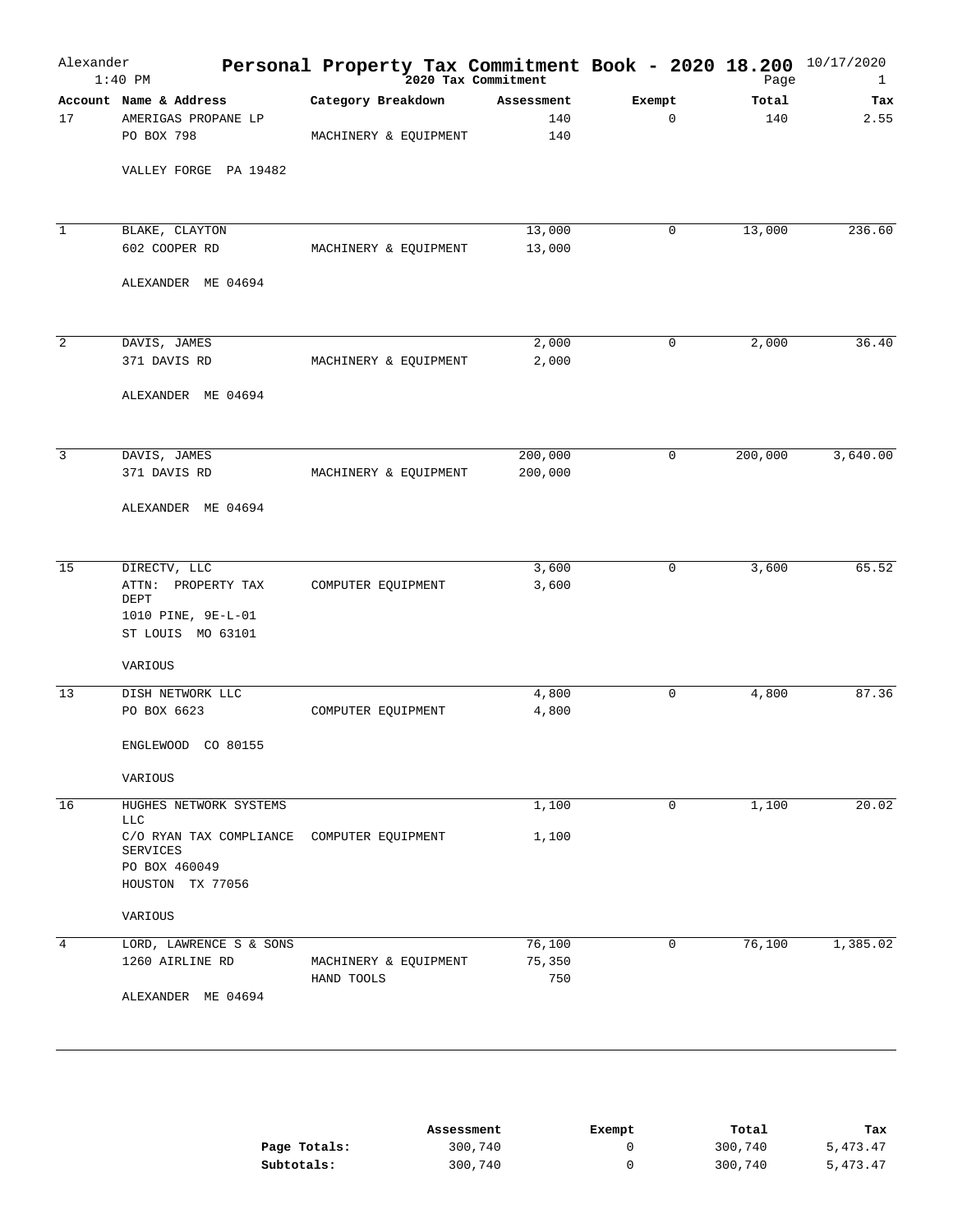| Alexander       | $1:40$ PM                                                                                              | <b>Personal Property Tax Commitment Book - 2020 18.200</b> $^{10/17/2020}$<br><sup>2020</sup> Tax Commitment |                                |                        |                   |                      |
|-----------------|--------------------------------------------------------------------------------------------------------|--------------------------------------------------------------------------------------------------------------|--------------------------------|------------------------|-------------------|----------------------|
| 20              | Account Name & Address<br>MAINE RSA #4 INC<br>c/o DUFF & PHELPS LLC<br>PO BOX 2629<br>ADDISON TX 75001 | Category Breakdown<br>TELECOMMUNICATIONS                                                                     | Assessment<br>28,700<br>28,700 | Exempt<br>$\mathbf{0}$ | Total<br>28,700   | Tax<br>522.34        |
| 5               | NEWMAN, DONALD<br>107 COOPER RD                                                                        | MACHINERY & EQUIPMENT                                                                                        | 36,500<br>36,500               | 0                      | 36,500            | 664.30               |
|                 | ALEXANDER ME 04694                                                                                     |                                                                                                              |                                |                        |                   |                      |
| $7\phantom{.0}$ |                                                                                                        |                                                                                                              |                                |                        |                   |                      |
|                 | PERKINS, EDWARD & JANET<br>18 APPLE LANE                                                               | MACHINERY & EQUIPMENT                                                                                        | 6,000<br>6,000                 | 0                      | 6,000             | 109.20               |
|                 | ALEXANDER ME 04694                                                                                     |                                                                                                              |                                |                        |                   |                      |
| 8               | POCOMOONSHINE LAKE                                                                                     |                                                                                                              | 2,000                          | 0                      | 2,000             | 36.40                |
|                 | LODGES<br>PO BOX 687                                                                                   | FURNITURE & FIXTURES                                                                                         | 2,000                          |                        |                   |                      |
|                 | GORHAM ME 04038                                                                                        |                                                                                                              |                                |                        |                   |                      |
|                 |                                                                                                        |                                                                                                              |                                |                        |                   |                      |
| 14              | SCIENTIFIC GAMES<br>INTERNATIONAL INC<br>C/O RYAN LLC                                                  | COMPUTER EQUIPMENT                                                                                           | 500<br>500                     | 0                      | 500               | 9.10                 |
|                 | PO BOX 4900<br>SCOTTSDALE AZ 85261<br>4900                                                             |                                                                                                              |                                |                        |                   |                      |
|                 | VARIOUS                                                                                                |                                                                                                              |                                |                        |                   |                      |
| 18              | TIMEPAYMENT CORP                                                                                       |                                                                                                              | 3,000                          | 0                      | 3,000             | 54.60                |
|                 | ATTN: CONNIE TSAI<br>1600 DISTRICT AVE,<br>SUITE 200<br>BURLINGTON MA<br>01803-7555                    | MACHINERY & EQUIPMENT                                                                                        | 3,000                          |                        |                   |                      |
|                 |                                                                                                        |                                                                                                              |                                |                        |                   |                      |
| 19              | VIASAT INC (CPE)                                                                                       |                                                                                                              | 100                            | $\mathbf 0$            | 100               | 1.82                 |
|                 | FOLASHADE AJIBOYE,<br>COMPLIANCE ANALYST                                                               | COMPUTER EQUIPMENT                                                                                           | 100                            |                        |                   |                      |
|                 | DUCHARME, MCMILLEN &<br>ASSOC                                                                          |                                                                                                              |                                |                        |                   |                      |
|                 | PO BOX 80615                                                                                           |                                                                                                              |                                |                        |                   |                      |
|                 | INDIANAPOLIS IN 46280                                                                                  |                                                                                                              |                                |                        |                   |                      |
| 10              | WALLACE, JOSEPH                                                                                        |                                                                                                              | 1,500                          | 0                      | 1,500             | 27.30                |
|                 | 1409 AIRLINE RD                                                                                        | MACHINERY & EQUIPMENT                                                                                        | 1,500                          |                        |                   |                      |
|                 | ALEXANDER ME 04694                                                                                     |                                                                                                              |                                |                        |                   |                      |
|                 |                                                                                                        | Assessment                                                                                                   |                                | Exempt                 | Total             | Tax                  |
|                 |                                                                                                        | Page Totals:<br>Final Totals:<br>379,040                                                                     | 78,300                         | 0<br>$\mathsf 0$       | 78,300<br>379,040 | 1,425.06<br>6,898.53 |